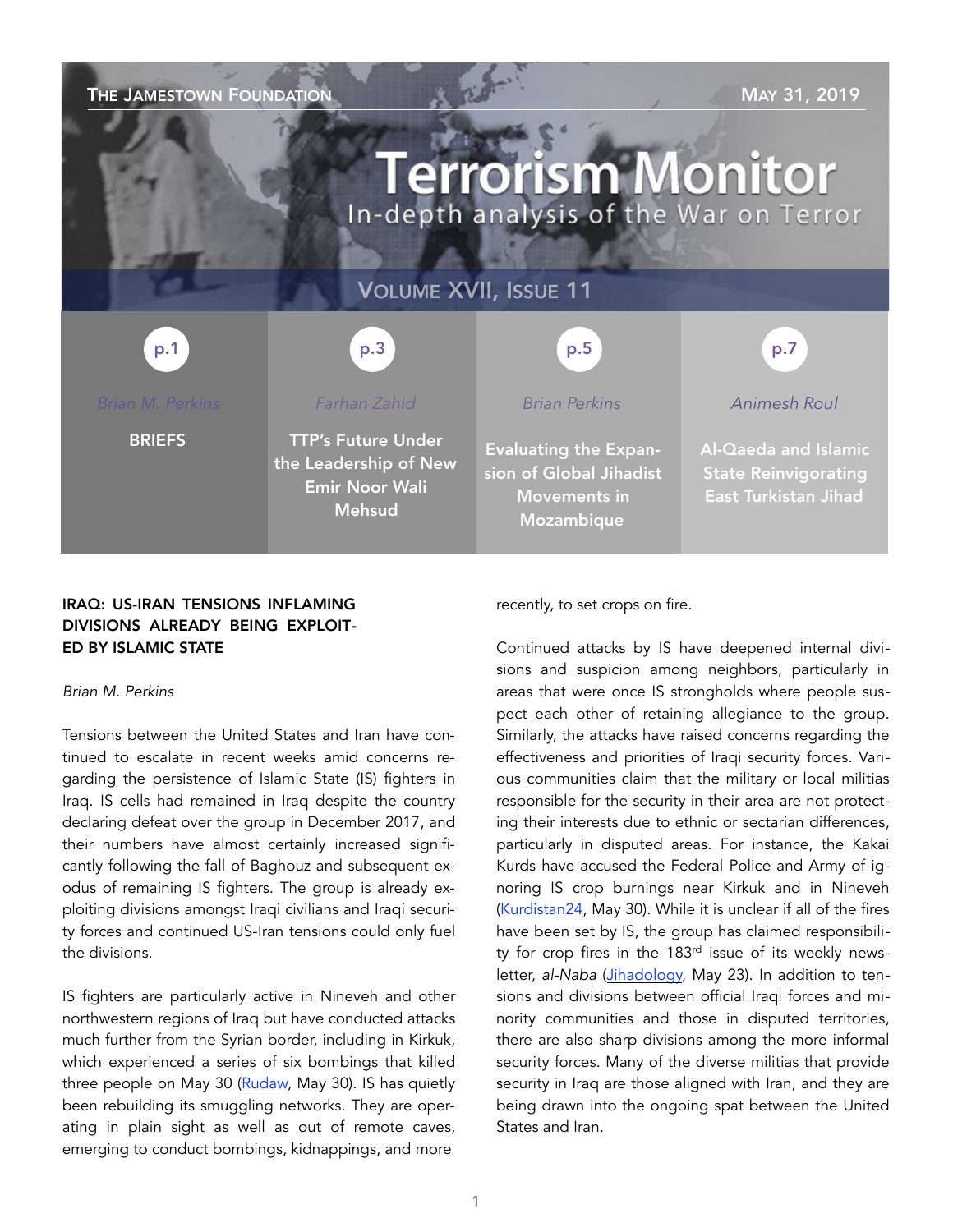Already in a precarious position, Iraq is finding itself in a position between the United States and Iran that could have serious implications for its own internal security. On May 15, the United States withdrew personnel from Iraq due to the alleged threat of Iran-backed militias attacking U.S. personnel. Just days later a rocket reportedly struck the Green Zone about a mile from the U.S. Embassy. Though it is unclear where the rocket was fired from or who was responsible, suspicion has fallen on Iran-backed militias. Whether this is the case or not, incidents like this only deepen divisions between U.S. aligned groups and Iran-aligned groups while inflaming tensions on a broader scale. With the volatile environment, U.S. corporations have also begun withdrawing personnel, a move that could burden local workers and cause anger within local communities. While the government is attempting to remain neutral, even offering to mediate between the United States and Iran, militias will only become more entrenched as the spat continues and local civilians are likely to experience the brunt of the impact. With IS already exploiting inter-security and inter-community tensions, further local and global divisions will only create additional opportunities for the group.

#### *Brian M. Perkins is the Editor of Terrorism Monitor*

### LOCAL VS. GLOBAL—AL-QAEDA'S STRATEGY FOR SURVIVAL

#### *Brian M. Perkins*

Islamic State (IS) continues to dominate headlines around the world for the rebranding of its official branches, the Easter Sunday attacks in Sri Lanka, and its expansion in Africa, but it is still imperative not to lose sight of al-Qaeda and its long-term strategies for survival and growth. While IS has shifted its operations to portray itself as a more global organization, al-Qaeda and its branches have shifted from prioritizing expansion and targeting the West to maintaining and building its affiliates on a much more local level, and still managing to instill anti-Western sentiment. Unlike IS, al-Qaeda has also seemingly selected partners that provide a more diverse local network as well as increased longevity.

The localization of al-Qaeda's efforts can be seen in the tactics and composition of almost all of its affiliates. While Islamic State continues working to create loose ties to fledgling jihadist groups across the globe, al-Qaeda is focused on shoring up its roots in the territories it has long operated—and it is working. Al-Qaeda is very much alive, and while not seeing significant expansion beyond its traditional areas of operation, it has still managed to persist and in some cases, grow, despite the tendency of pundits to downplay its strength in the face of IS.

This shift toward local insurgencies is particularly evident when looking at al-Qaeda in the Arabian Peninsula (AQAP), long considered to be among the group's most potent branches and the most significant threat to the West. AQAP and the late Anwar al-Awlaki were the pioneers of the lone-wolf tactic, encouraging any ablebodied person to carry out attacks against the West through its English language magazine, *Inspire*. While al-Awlaki's death, as well as the death of the editor of *Inspire*, Samir Khan, undoubtedly created a setback for the group's Western outreach, there was a conscious tactical shift toward a more local approach that occurred outside the context of these deaths. It is, however, also a sign of the leadership's mentality and foresight to avoid spreading itself too thin and to focus on what has worked for the group in Yemen—focusing heavily on hyperlocal issues and rallying recruits against known local enemies rather than abstract, distant ones.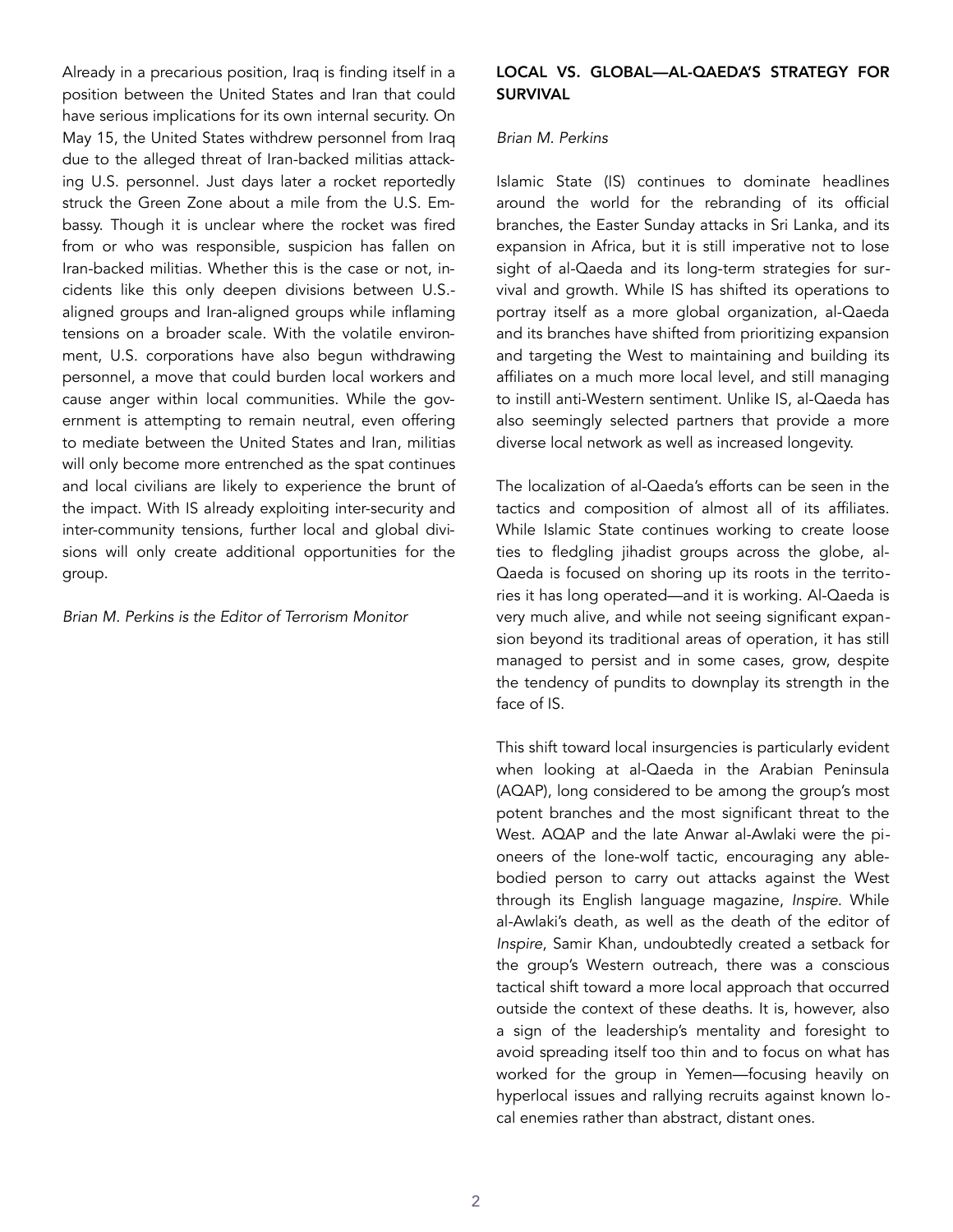In Africa, AQIM has similarly focused more heavily on local issues, growing organically by absorbing local groups, which provide them more longevity as well as ethnic diversity. AQIM brought Jamaat Nusrat al-Islam wal-Muslimin (JNIM—Group of Supporters of Islam and Muslims) into its fold in March 2017 (See [Terrorism Mon](https://jamestown.org/program/aqims-alliance-mali-prospects-jihadist-preeminence-west-africa/)[itor](https://jamestown.org/program/aqims-alliance-mali-prospects-jihadist-preeminence-west-africa/), April 21, 2017). JNIM was a merger of Ansar Dine, the Macina Liberation Front, al-Mourabitoun and the Malian branch of AQIM, effectively drawing together leaders from key ethnic groups and tying itself to local communities. In doing so, al-Qaeda has ensured a partnership that will likely extend for generations. JNIM has seen significant growth over the past several years, gaining a foot-hold in Burkina Faso and Niger with the threat increasingly spreading west.

Meanwhile, in Afghanistan, al-Qaeda has maintained its incredibly tight partnership with the Taliban, and through the Taliban's surge over the past few years, is once again operating throughout the country ([Tolo](https://www.tolonews.com/afghanistan/al-qaeda-elements-are-seen-parts-afghanistan-miller)  [News,](https://www.tolonews.com/afghanistan/al-qaeda-elements-are-seen-parts-afghanistan-miller) May 21). There has been very little written on al-Qaeda's continued operations in Afghanistan, largely due to its lack of public claims or operations that draw attention to itself. This tactic has allowed the group to remain under the radar as coalition forces focus more heavily on the burgeoning Islamic State-Khurasan group, which has conducted spectacular attacks against US and Afghan forces. Meanwhile, prospects of peace talks with the Taliban raise concerns over the group's relationship with al-Qaeda and the implication of a troop withdrawal. While IS has entered its new global phase in an attempt to preserve itself, al-Qaeda remains firmly within a more local phase to strengthen its networks and persist, as it has for well over a decade. This local phase has kept the West out of the group's crosshairs for some time, but it is almost certain that at some point, when its ranks are shored up, the group could pivot back from the near enemy to the far enemy.

*Brian M. Perkins is the Editor of Terrorism Monitor* 

# Sectarianism, Salafism and the Latent Terror Threat in Saudi Arabia

## *Andrew Devereux*

### Introduction

On April 23, 37 individuals were killed in state-mandated executions across the Kingdom of Saudi Arabia, each accused of terror-related crimes; at least 33 of those killed were Shia Muslims ([Arab News,](http://www.arabnews.com/node/1486976/saudi-arabia) April 23). The individual charges have not been released, with officials only offering vague platitudes, such as accusing the individuals of adopting indeterminate extremist ideologies.

Two days prior to the executions, four Sunni jihadists armed with automatic rifles and unsophisticated explosives attempted to besiege a government facility in al-Zulfi, approximately 155 miles north of Riyadh ([Al-Ara](https://english.alarabiya.net/en/News/gulf/2019/04/21/Saudi-Arabia-foils-terrorist-attack-north-of-Riyad)[biya,](https://english.alarabiya.net/en/News/gulf/2019/04/21/Saudi-Arabia-foils-terrorist-attack-north-of-Riyad) April 21). Videos shared via social media showed the neutralized bodies of the attackers lying near their vehicle. Three police officers were wounded during the incident. Despite the attack being largely unsuccessful, with minimal casualties or damage, Islamic State (IS) claimed responsibility for the incident via its news agency Amaq ([Al-Araby,](https://www.alaraby.co.uk/english/news/2019/4/22/foiled-saudi-security-base-attack-claimed-by-is) April 22).

## The Salafist-Saudi Relationship

Historically, Salafism-Wahhabism—the strict interpretation of Islam with a focus on orthodox practices which underpins IS' ideology—has been interwoven within elements of the Saudi community. Saudi state-level conservatism and embedded socioeconomic and cultural factors help provide a potential path to jihadism. Although this is a simplistic summary, as radicalization is a complex and non-linear phenomenon, the 3,000 Saudi nationals who traveled to Iraq and Syria are an embodiment of the potential for radicalization in the Kingdom. Additionally, IS has had a clear interest in expanding jihadism in Saudi Arabia since its inception. For IS leadership, the Kingdom's close relationship with the United States is an example of how the monarchy is an *'apostate'* regime, fraternizing globally with *'kafirs'* (unbelievers). Locations such as Medina and Mecca have a hugely symbolic attraction for IS. As bastions of Islam, a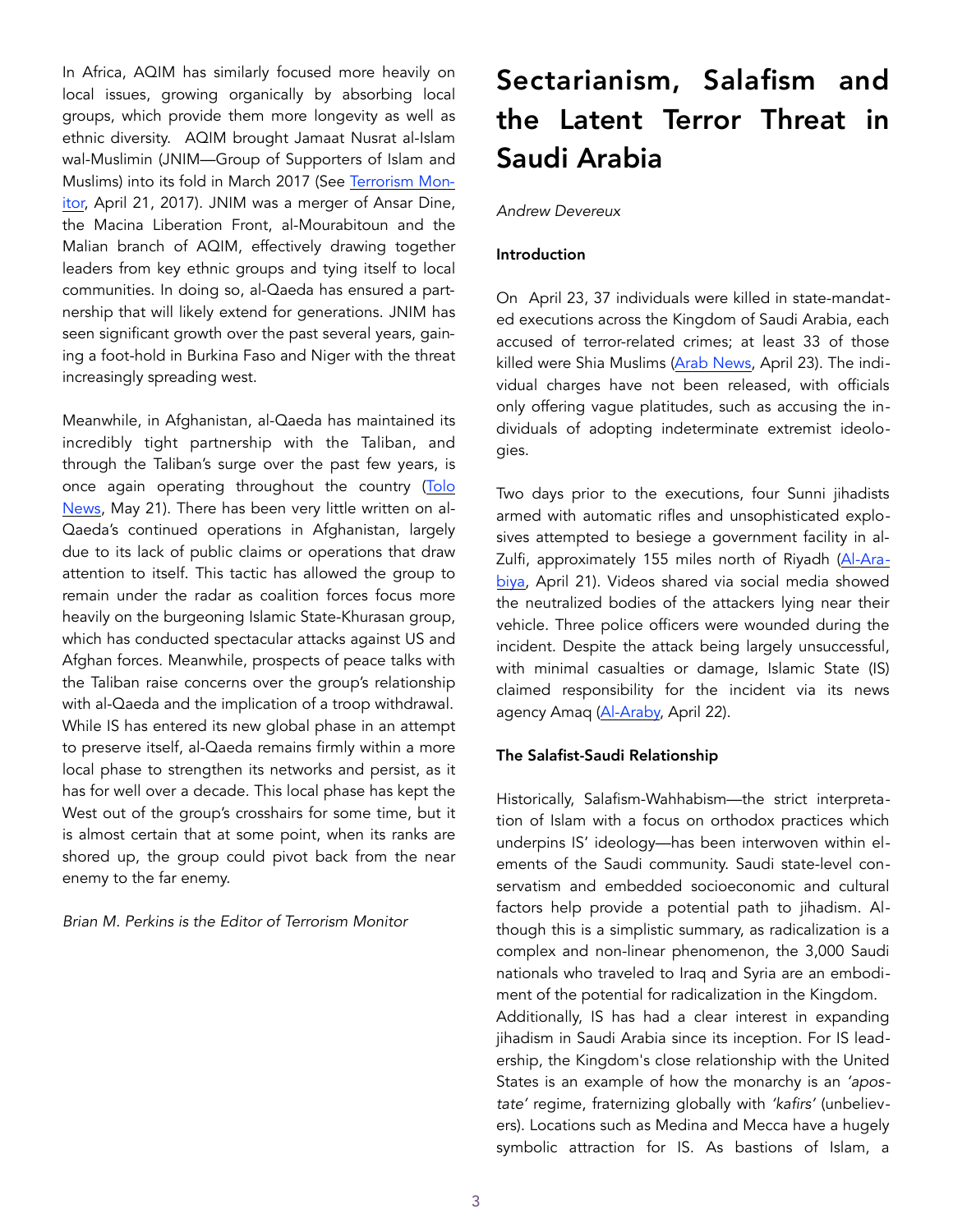caliphate with Mecca at its heart is the ultimate jihadist fantasy.

The al-Zulfi attack was principally ineffective, but the IS claim of responsibility indicates a multi-faceted motivation. Primarily, the attack was a piece of propaganda. The claim of responsibility is a reminder to both the global and domestic community of the group's nascent presence in Saudi Arabia and is consistent with IS' current transition from a proto-state to a regional insurgency.

The targeting pattern and execution method follows the modus operandi of recent IS attacks, as leaders are encouraging near-sighted attacks against Middle Eastern regimes. Fostering instability and feeding off the results is a core strategy of IS in its current incarnation. This has been reinforced by the re-emergence of IS leader Abu Bakr al-Baghdadi in a video recently released by Amaq. Reassurance that Baghdadi is alive is enough to solidify support amongst IS' followers and ensure local jihadist groups are receptive to Baghdadi's messaging, including in Saudi Arabia ([Middle East Eye,](https://www.middleeasteye.net/news/is) April 29).

#### Sectarian Tensions

Saudi Arabia's recent history has been punctuated by sectarianism between the Sunni majority and the Shia minority community. In 2015, IS claimed an attack on a Shia mosque in Qatif governorate which killed 21 (Saudi [Gazette,](https://web.archive.org/web/20150524173638/http:/www.saudigazette.com.sa/index.cfm?method=home.regcon&contentid=20150523244748) May 23, 2015). Sowing sectarian discord in the Kingdom has long been on the IS agenda. The Shia community is primarily concentrated in the Eastern Province, and reports of Shia extremism in the area have been frequent in recent years.

As seen through the execution of the 33 supposed Shia terrorists, the government is quick to brand any acts of Shia aggression as terrorism, however negligible the offense. Shia-led terrorism is largely linked to domestic grievances, such as perceptions of marginalization and discrimination. Attacks have been consistently linked to criminal activity rather than to an embedded ideological stance—frequently, those accused of Shia terrorism have significant criminal records (Asharg Al-Awsat, April 8).

The majority of attacks target Saudi security personnel or sites in Eastern Province, with attackers eschewing more indiscriminate actions. These groups have no apparent links to international groups, but the government is quick to claim Iranian influence—a potential rise in sectarianism is a small price to pay for further geopolitical points scoring against Iran.

#### The Saudi Response

Following the executions, Saudi Deputy Defence Minister, Prince Khalid bin Salman, reiterated the Kingdom's commitment to combating terrorism [\(The National,](https://www.thenational.ae/world/mena/saudi-deputy-defence-minister-says-kingdom-will-combat-terrorism-at-any-cost-1.853468) April 25). Policies are in place to deter domestic radicalization. One element of the Vision 2030 program is to clamp down on online radicalization, while the controversial re-education prisons remain operational (The [Journal,](https://www.thejournal.ie/saudi-arabia-rehab-ce) December 3, 2017). Critics have claimed these facilities, ostensibly advertised as terrorism rehabilitation clinics, are used as detention sites for government critics incarcerated on spurious terror charges.

The executions themselves are more than just geopolitical brinkmanship, as they act as a deterrent to both Sunni and Shia extremists. Despite the worries regarding returning fighters—over 760 are known to have returned—the General Intelligence Presidency (GIP) has significant networks, domestically and abroad, to monitor suspected terrorists and prevent high-impact attacks. In 2017, King Salman bin Abdulaziz al-Saud announced that the domestic intelligence and counterterrorism apparatus would be consolidated into a new state security agency, placing homeland defense within the remit of the monarchy ([Gulf News,](https://gulfnews.com/world/gulf/saudi/saudi-king-overhauls-security-service-1.2062063) July 21, 2017). Despite concerns from international partners over the ramifications of this move, the Saudi security forces remain some of the most sophisticated and capable in the Middle East.

The IS goal of a caliphate with Mecca at its center is utopian, and further away now than at any point since the group's creation. The security forces have proved adept at tracking returning fighters and ensuring no significant IS cells can form in Saudi Arabia, even in the most remote areas with minimal state governance. There is little indication that many of those who have returned remain operational.

IS leaders would have to send a significant amount of resources to Saudi Arabia to establish a significant and practical presence. Sectarian tensions are evident, but the group does not have the bandwidth necessary to extensively exploit the divides. The al-Zulfi attack is a reminder that small IS factions remain committed to conducting operations, but Saudi Arabia retains the ca-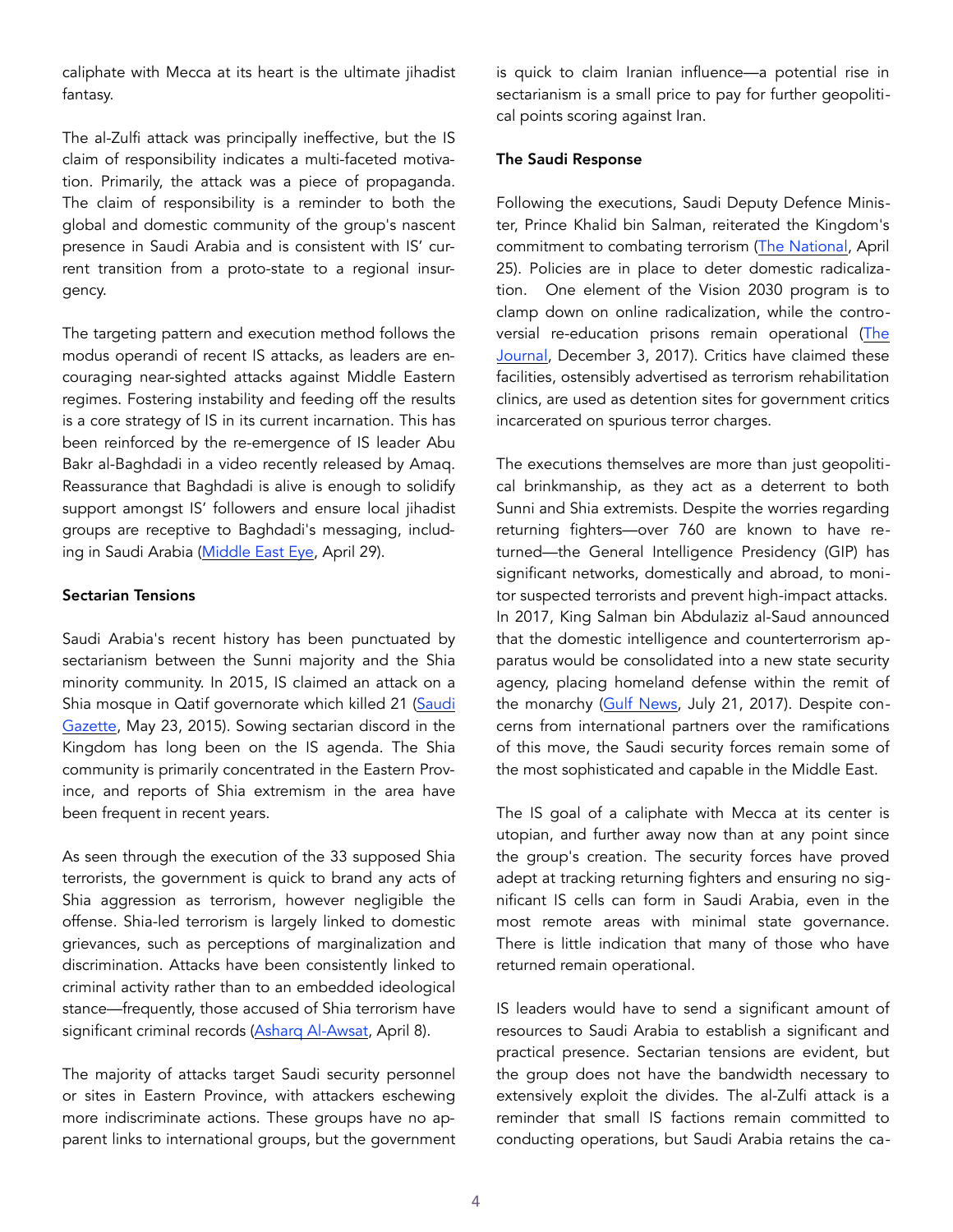pacity, networks and, perhaps crucially, support of Western administrations, to nullify any significant domestic expansion of organized Sunni or Shia extremism.

*Andrew Devereux is an Associate Analyst in Counter-Terrorism at Healix International and HX Global, focusing on terrorist incidents, actors and the wider MENA region. He holds an MA in Global Security Studies, during which he focused on the impacts of the War on Terrorism and the geopolitical rationale behind US arms distribution. Prior to his work on counter-terrorism, Andrew worked as political and security threat analyst, focusing on the Americas.* 

# Rising Threat of Radicalization in Kerala and Connections to Sri Lanka

### *Brian M. Perkins*

Aside from a branch of fighters in the restive region of Jammu and Kashmir, India has largely been spared violence at the hands of fighters belonging to, or aligned with, Islamic State (IS). Similarly, many of the once potent terrorist groups operating in India have largely been dismantled in recent years. The country does, however, have its fair share of IS sympathizers and individuals who have traveled abroad to fight alongside IS in Syria and Iraq. Indian security forces have mostly managed to foil attacks plotted by IS sympathizers across the country over the past year.

During IS' recent rebranding and string of announcements regarding new *Wilayat* (provinces)*,* the group announced the formation of Wilayat al-Hind in May following an attack in Jammu and Kashmir. Perhaps the most shocking recent development regarding IS in India, however, is the revelation of tentative connections between radicalized individuals in Kerala State and the culprits behind the deadly Easter Sunday bombings in Colombo, Sri Lanka.

#### IS Connections and Radicalization in India

India has long struggled with a variety of terrorist organizations throughout the country, with groups adhering to a wide range of ideologies from radical Islamist groups to militant communist and Maoist groups. The relationship between Indians and IS has been relatively insignificant when compared to other countries in the region when looking at the per capita number of individuals who have travelled to join the group or the presence of official affiliates. IS, however, has gained a toehold in Jammu and Kashmir through local militants who pledged allegiance to IS, ultimately becoming Islamic State in Jammu and Kashmir (ISJK), an offshoot of the larger Islamic State-Khurasan (ISK) which at the time was primarily based in Afghanistan and Pakistan.

Outside of Jammu and Kashmir, however, there are not any areas as largely affected by armed violence and very few pockets of Indian Muslims adhere to more strict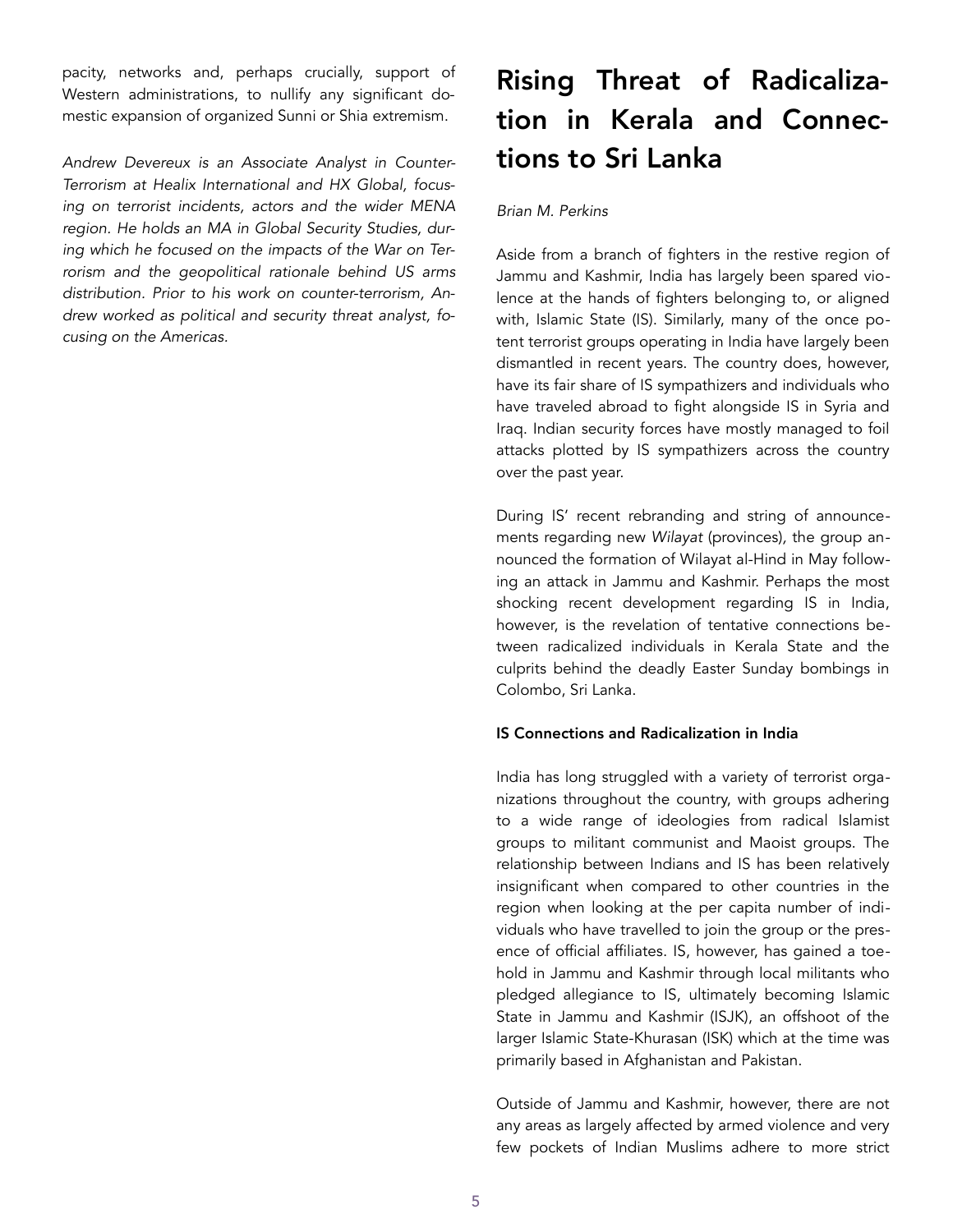forms of Islam that fall in line with IS ideology. Although Muslims are a considerable minority in India, comprising around 13 percent of the population, it is the second largest Muslim community in the world. Given this fact, the number of foreign fighters, which is estimated to be in the low hundreds, is a very small fraction of the country and there is no indication of a rapidly growing support base. There are, however, a few worrisome trends that have developed in Kerala over the past several years.

Kerala police stated in 2017 that they believed upward of 100 individuals had joined IS in Afghanistan, Iraq, and Syria [\(India Today,](https://www.indiatoday.in/india/story/about-100-keralites-suspected-to-have-joined-isis-police-1084495-2017-11-11) November 11, 2017). Among the 100 were reportedly five families from Kerala who joined IS in Afghanistan in 2016. Additionally, militants hailing from Kerala have also been identified as fighting alongside ISJK, suggesting links not only to IS branches outside of India but also those far closer geographically. The cause for the disparity between the number of Keralites radicalized compared to those from more northern states is hard to pin down to a single cause, but among the reasons reported by Kerala police and locals are historical links to Gulf states and the high percentage of migrant workers subjected to a more conservative brand of Islam in the Gulf and even in the Maldives. Upward of 90 percent of Kerala's emigrants travel to the Gulf, 38 percent to the UAE and 22 to Saudi Arabia.

Along with the high number of migrant workers has come an influx of remittances, accounting for a third of the state's economy, and a steady rise in Salafist mosques and madrassas. The areas that historically had the highest number of emigrants and the largest rise in Salafist mosques and madrasas, such as Malappuram, Palakkad and Kasaragod, are also among the areas that have seen the highest number of foreign fighters and terrorism related arrests ([First Post,](https://www.firstpost.com/long-reads/the-promised-land-gulf-lur) June 21, 2017). Similarly, over the past several years they have also seen the most significant return of emigrants, despite remittances still rising, suggesting a higher than normal return of individuals exposed to a more conservative brand of Islam that more closely corresponds with that of IS ([News Minute,](https://www.thenewsminute.com/article/data-shows-rise-number-emigrants-returning-kerala-should-state-worry-96484) February 9). According to accounts by locals, many spread their newfound conservativism to their families, neighbors, and disenfranchised youth. The return of a large number of emigrants has also placed significant stress on the economy. Meanwhile, there has been a more concerted effort by IS to recruit from southern India, Sri Lanka, and the Maldives through

propaganda published in Malayalam and other regional languages.

#### Sri Lanka – India Connection

In early May, Sri Lankan Army chief, Mahesh Senanayake, reported that some of the suicide bombers responsible for the Easter Sunday attacks had recently traveled to Bangalore, Kashmir, and Kerala for training or to make links with local groups. Meanwhile, India's National Investigation Agency raided the homes of several individuals in Kerala, including Riyas Aboobacker from Pallakkad. Riyas had reportedly been following the speeches and videos of the mastermind of the Sri Lankan attacks, Zahran Hashim, for more than a year and was in contact with individuals who had traveled to Afghanistan and Syria [\(Economic Times,](https://economictimes.indiatimes.com/news/defence/a-suspect-arrested-by-nia-from-kerala-has-admitted-to-be-following-sri-lankan-bomber-zahran-hashim/articleshow/69101997.cms) April 29). Riyas was also allegedly in the early stages of planning his own attack in Kerala.

It is unclear which of the bombers traveled to India and the exact nature of their trip but Kerala and Jammu and Kashmir are the most likely locations in which they might have found partners. Kerala was also placed on high alert after being warned that 15 alleged IS-inspired militants had left Sri Lanka and were bound for the Kerala coast ([Times of India,](https://timesofindia.indiatimes.com/india/kerala-coast-on-high-alert/articleshow/69499788.cms) May 25). The growing trend in Kerala has prompted the state's police to establish its own Anti-Terrorism Squad to tackle rising fundamental-ism and terrorist activity ([The Hindu,](https://www.thehindu.com/news/national/kerala/kerala-police-to-form-anti-terrorist-squad/article27277223.ece) May 28).

These revelations, along with the fact that India warned Sri Lankan authorities before the attack, indicates the possibility of an interconnected (even if only loosely) network that links militants from Jammu and Kashmir where IS does have more solid ties—to Kerala, Sri Lanka, and beyond. These nascent connections coupled with links to foreign fighters as well as familial and migrant ties to Gulf states and the Maldives raises concerns over the possibility for more cross-coordination between recruiters, propagandists, and would-be terrorists.

*Brian M. Perkins is the Editor of Terrorism Monitor*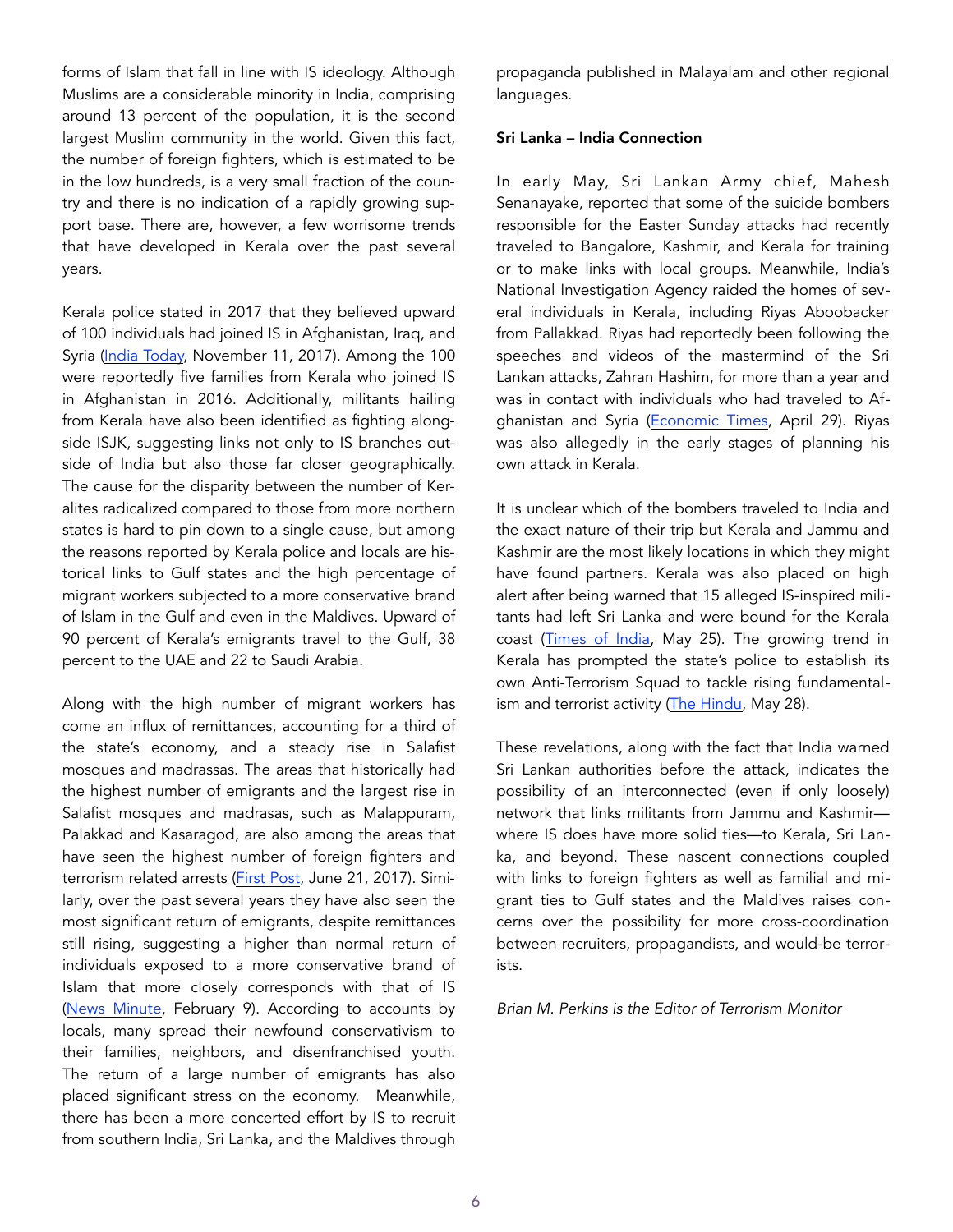## Has Islamic State Really Entered the Congo and is an IS Province There a Gamble?

#### *Sunguta West*

As it lost control of key regions in Iraq and Syria, Islamic State (IS) may have found a foothold in the conflict-ridden Democratic Republic of Congo (DRC).

In April, IS claimed responsibility for two attacks on villages in eastern DRC, a region beset by rebel violence and the Ebola epidemic. On April 18, the militants claimed an attack on Kamango, a village near the town of Beni. Several soldiers were allegedly killed or wounded in the attack in the village near the Congo's border with Uganda. The group claimed responsibility for the attack through its propaganda channel, the Amaq news agency [\(Business Focus,](https://businessfocus.co.ug/shock-isis-claims-first-drc-attack-as-two-soldiers-are-killed/) April 19).

In another statement, the militant group claimed responsibility for another attack on an army base in the village of Bovata in the Beni area. Three soldiers were allegedly killed in the attack and scores of civilians injured. The group used the alleged gains to announce the formation of the new Central Africa Province of the Caliphate. The group reportedly planted its flag in the area [\(The East African,](https://www.theeastafrican.co.ke/news/africa/Islamic-State-claims-its-first-Congo-attack/4552902-5078826-r8por/index.html) April 19).

IS' claims have not been independently verified, but analysts say their presence cannot be ignored given the many local militias operating in the region. The region is devastated by years of rebel insurgencies, and some of the old rebel groups could be giving IS an opportunity to export and expand its conflict to Central Africa.

IS has already made in-roads into North, East, and West Africa through local affiliates. An insurgency, linked to its factions allied to the northern Nigeria Islamist militant group Boko Haram, has been unfolding around Lake Chad. Multiple IS-linked militant groups have spread around the Sahel region of West Africa, and now in Central Africa in the DRC. Recently, actions linked to IS factions have been recorded in Somalia, the base of al-Qaeda's affiliate in East Africa, al-Shabaab ([Terrorism](https://james)  [Monitor,](https://james) January 25).

When IS claimed the attack in the DRC, it appeared to have completed a circle of footprints over the vast African continent. However, some analysts have disputed IS claims. They see it as an attempt by the group to portray itself as an international jihadist group.

Some government officials said the attack on the villages exhibited features of those carried out earlier by the Allied Democratic Forces (ADF). ADF is a shadowy Islamist rebel group that has fought the DRC and Ugandan governments for decades ([The East African,](https://www.theeastafrican.co.ke/news/ea/Understanding-the-resurgence-of-ADF-rebel-group-in-Uganda/4552908-4620038-not2vxz/index.html) June 19, 2018).

In early April while he was in Washington, DRC President Felix Tshisekendi said there were links between ADF and IS, and announced that he had joined the war against IS ([The Nilewires,](https://thenilewires.com/news/regional/isis-claims-first-ever-attack-in-congo/) April 19).

According to reports, the group had also received financial support from at least one IS financier ([The East](https://www.theeastafrican.co.ke/news/africa/Islamic-State-claims-its-first-Congo-attack/4552902-5078826-r8por/index)  [African,](https://www.theeastafrican.co.ke/news/africa/Islamic-State-claims-its-first-Congo-attack/4552902-5078826-r8por/index) April 19).

#### Background

The ADF, which is viewed as a Ugandan Islamist militant group, was founded around 1995 with the aim of overthrowing the Ugandan government and replacing it with one led through Sharia (Islamic law). Since then, it has been entrenched in the North Kivu region of the DRC near the Ruwenzori Mountains close to the Ugandan border ([Uganda Radio Network,](http://ugandaradionetwork.com.dedi3883.your-server.de/a/story.php?s=59455) December 26, 2013; Daily Monitor, August 6, 2015).

Gradually, the group appears to have changed its interests to focus on the struggle for Islam. Until recently, its members included Muslim fighters who had been forced out of Uganda, but the membership appears to have shifted to include recruits from the wider East Africa region. Also, recent reports indicate that the group has been seeking attention from international terrorist groups such as al-Qaeda and IS.

According to the Congo Research Group (CRG), an independent research organization on the Congo, the ADF had been attempting to establish links with IS in recent years. ADF reportedly rebranded and acquired a new name—Medina wa Tawhid wal Muwahdeen (MTN) or the City of Monotheism and Monotheists. It had also adopted symbols similar to those of international ji-hadist groups ([Congo Research Group,](https://insidetheadf.org/wp-content/uploads/2018/11/I) November 2018).

ADF was founded by Shaykh Jamil Mukulu, a Ugandan who converted from the Roman Catholic Church to Islam. Mukulu, born as David Staven, was known to be an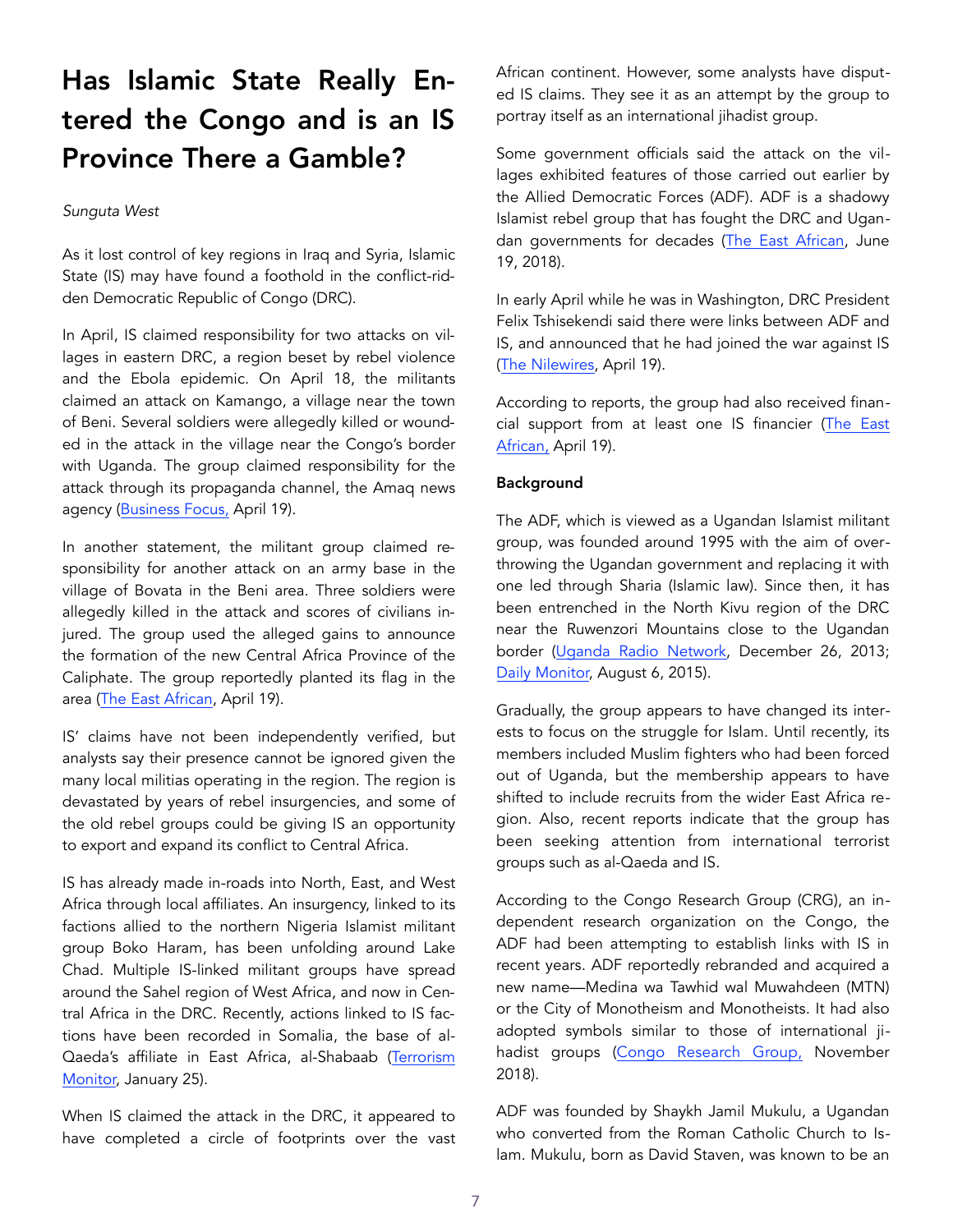ardent critic of Islam when he was a Christian. Converting to Islam, Mukulu quickly became a hardline Islamist following his exposure to Tablighi Jamaat teachings. Tablighi Jamaat is a missionary movement of Islam that urges Muslims to return to a certain practice of Islam, focusing on dress ritual and behavior.

Mukulu is believed to have spent time in Khartoum, where he met Osama bin Laden, the former al-Qaeda leader, and other Islamist militant leaders who had sought refuge there.

Some reports suggest Mukulu received extensive training in Sudan and Afghanistan following his encounter with Bin Laden, although this has not been confirmed. Regardless, this prepared him to form and lead an Islamist outfit that has remained resilient despite continued operations by the Congolese army and UN forces in the DRC.

Mukulu is now in prison in Kampala after he was extradited to Uganda following his arrest in Tanzania in 2015. He faces several charges including terrorism, murder, crimes against humanity, aiding and abetting terrorism, among others ([New Vision,](https://www.newvision.co.ug/new_vision/news/1324970/confirmed-adf-chief-jamil-mukulu-arrested) April 30, 2015; [Uganda Ra](https://ugandaradionetwork.net/story/dpp-amends-jamil-mukulus-charge-sheet)[dio Network](https://ugandaradionetwork.net/story/dpp-amends-jamil-mukulus-charge-sheet), July 20, 2018).

Circumstances around the ADF's formation can be traced to the actions of Ugandan Muslims in the 1990s. At that time, Ugandan Muslim groups were fighting for control of the powerful Nakasero Mosque in Kampala.

Both the Tablighi sect, which Mukulu belonged to, and Uganda's national Muslims umbrella organization, the Uganda Muslim Supreme Council (UMSC), wanted to be given the control of the mosque. After a struggle in the courts, the Supreme Court handed the institution to the UMSC, an action that left the sect's members disgruntled. The sect leaders felt the government had favored the UMSC and launched a series of protests, violently occupying mosques.

In 1991, the group attacked UMSC headquarters at the Aghan Khan Mosque, killing a number of people including policemen and dogs who came to restore order. Mukulu was at the forefront of the violence and was arrested with other members of the Tablighi sect in the ensuing government operation.

While in prison, Mukulu continued to spread radical Islam while mobilizing for a rebellion. As a result of his actions, a radical group named Uganda Muslim Freedom Fighters (UMFF) was formed in prison. One by one, as the members were set free, they would sneak to a training in a camp in a valley in the Buseruka area in western Uganda.

In 1994, the army raided their camps after a series of attacks, robberies, and kidnappings in Uganda. Hundreds of the Islamists were arrested in the operation, but a large number escaped into the DRC, where they took refuge in the Beni area and in the eastern parts of the DRC.

With UMFF's arrival, then DRC President Mobutu Sese Seko advised all anti-Uganda groups to form a united front that he could support. This gave rise to the ADF ([Daily Monitor,](https://www.monitor.co.ug/artsc) August 5, 2015). Mobutu, as well as the Sudanese Islamist, Hassan al-Turabi, allegedly provided support to the group during its early stages. Another key supporter was deposed Sudanese President Hassan Omar al-Bashir ( [Daily Monitor,](https://www.monitor.co.ug/News/National/Museveni-Bashir-From-enemies-friends-/688334-5082098-aep1scz/index.html) April 22, 2019)

In 1995, the ADF joined with the National Army for the Liberation of Uganda (NALU), an armed Ugandan movement in the DRC. NALU was fighting for the autonomy of a region known as Rwenzururu near the Congo. Around this time Mukulu was released from prison and snuck into the DRC, becoming the ADF-NALU's spiritual leader and top military commander.

With Mukulu at the helm, the militants were blamed for increased attacks in eastern DRC and Uganda. There were reports indicating that the group had gained more strength after aligning itself with al-Shabaab, the Somalia-based al-Qaeda affiliate in East Africa. Observers had mentioned seeing al-Shabaab fighters among ADF-NALU militants. They also served as organizers of the attacks ([New Vision,](https://www.newvision.co.ug/new_vision) January 3, 2013).

Violence has escalated since 2014, with several highprofile attacks. On December 7, 2014, ADF-NALU was blamed for the killing of 36 people in the village of Oicha near Beni in North Kivu Province. The group also allegedly massacred more than 250 people in North Kivu Province over 16 separate incidents between October 2 and December 7, 2014. The attacks followed similar unsophisticated patterns that continue to this day, with assailants arriving at night slaughtering women and children.